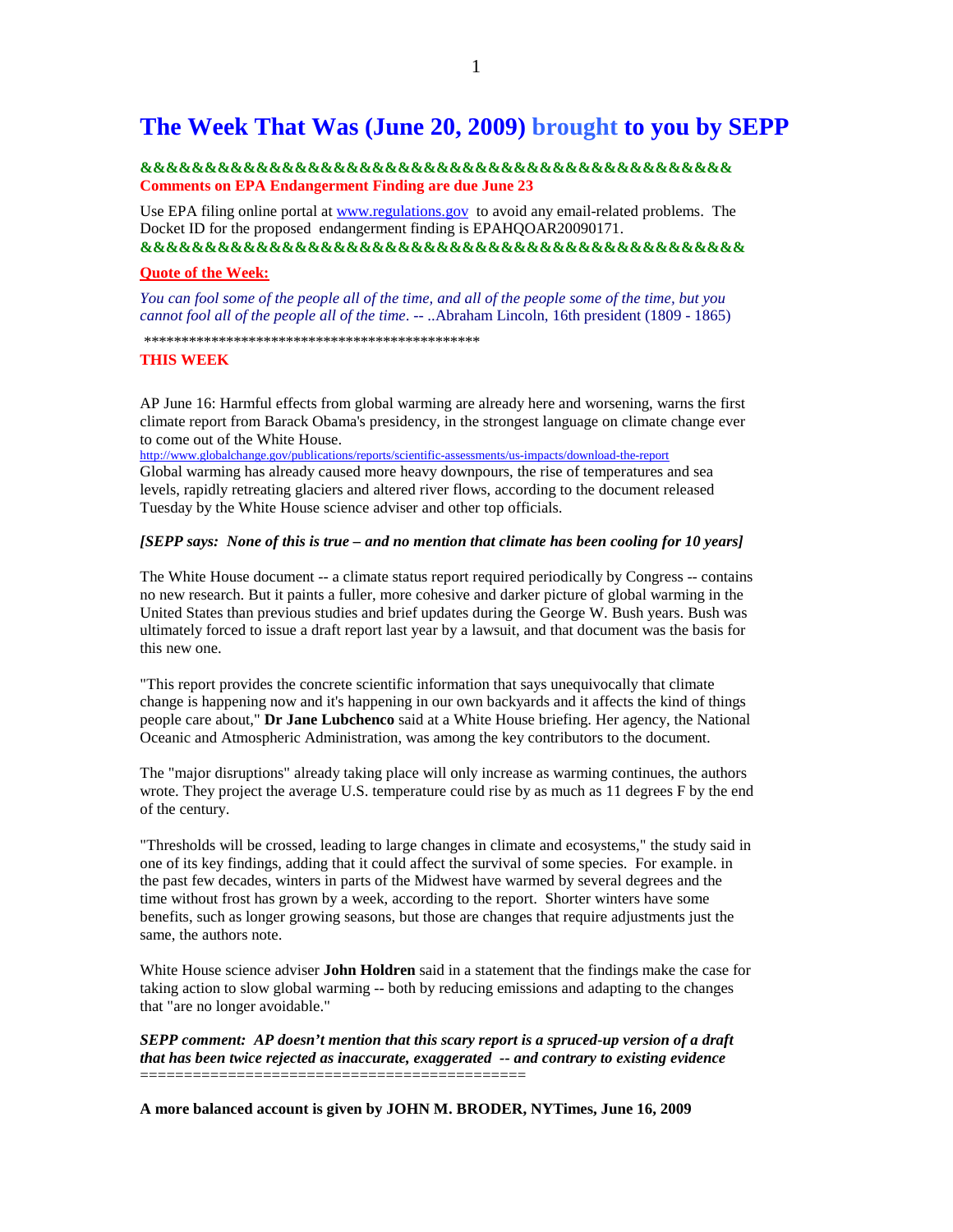WASHINGTON The impact of a changing climate is already being felt across the United States, like shifting migration patterns of butterflies in the West and heavier downpours in the Midwest and East, according to a government study to be released on Tuesday. Even if the nation takes significant steps to slow emissions of heat-trapping gases, the impact of global warming is expected to become more severe in coming years, the report says, affecting farms and forests, coastlines and floodplains, water and energy supplies, transportation and human health.

The study was prepared by the United States Global Change Research Program, a joint scientific venture of 13 federal agencies and the White House. Under a 1990 law, the group is required to report every 10 years on natural and human-caused effects on the environment. The current study, which began in the George W. Bush administration, builds on the findings of the 2000 one.

The study, overseen by the White House Office of Science and Technology Policy, will be posted at www.globalchange.gov/usimpacts.

Some of the effects being seen today and cited in the report are familiar, like more powerful tropical storms and erosion of ocean coastlines caused by melting Arctic ice. The study also cites an increase in drought in the Southwest and more intense heat waves in the Northeast as a result of growing concentrations of carbon dioxide and other climate-altering gases in the atmosphere.

### *[SEPP says: No mention that the climate has stopped warming since 1998]*

Reduced mountain snow pack means earlier melt-offs and reduced stream volumes across the West and Northwest, affecting residential and agricultural water supplies, habitats for spawning fish and reduced **hydroelectric** power generation, the study found. But the speed and severity of these effects in the future are expressed with less certainty in the report and will depend to some extent on how quickly the United States and other nations move to reduce emissions.

## *[SEPP says: This is clearly bunk. None of pending legislation can make a significant impact.]*

What we would want to have people take away is that climate change is happening now, and its actually beginning to affect our lives, said **Thomas R. Karl**, director of the National Climatic Data Center at the National Oceanic and Atmospheric Administration and a principal author of the report. Its not just happening in the Arctic regions, but its beginning to show up in our own backyards.

Dr. Karl said the section of the 188-page report dealing with human-health effects generated the most discussion and uncertainty among the agencies. The study said rising average temperatures would cause more heat-related illnesses and deaths, along with some reduction in deaths from extreme cold.

### *[SEPP says: It's the other way round. Warmer climate would be better for human health]*

Michael C. MacCracken, a leader of the 2000 study *[which was challenged under the Information Quality Act and had to be withdrawn -- SEPP]* and a principal outside reviewer of the current one, said in an e-mail message that the new report was a useful overview of the state of current climate science in the United States, but there is not much that is new.

=========================================== Surprisingly, the UK's *Guardian* gives the most detailed report:

Obama targets US public with call for climate action: Climate impacts report warns of flooding, heat waves, drought and loss of wildlife that will occur if Americans fail to act on global warming

 The Obama administration is poised for its most forceful confrontation with the American public on the sweeping and life-altering consequences of a failure to act on global warming with the release today of a long-awaited scientific report on *climate*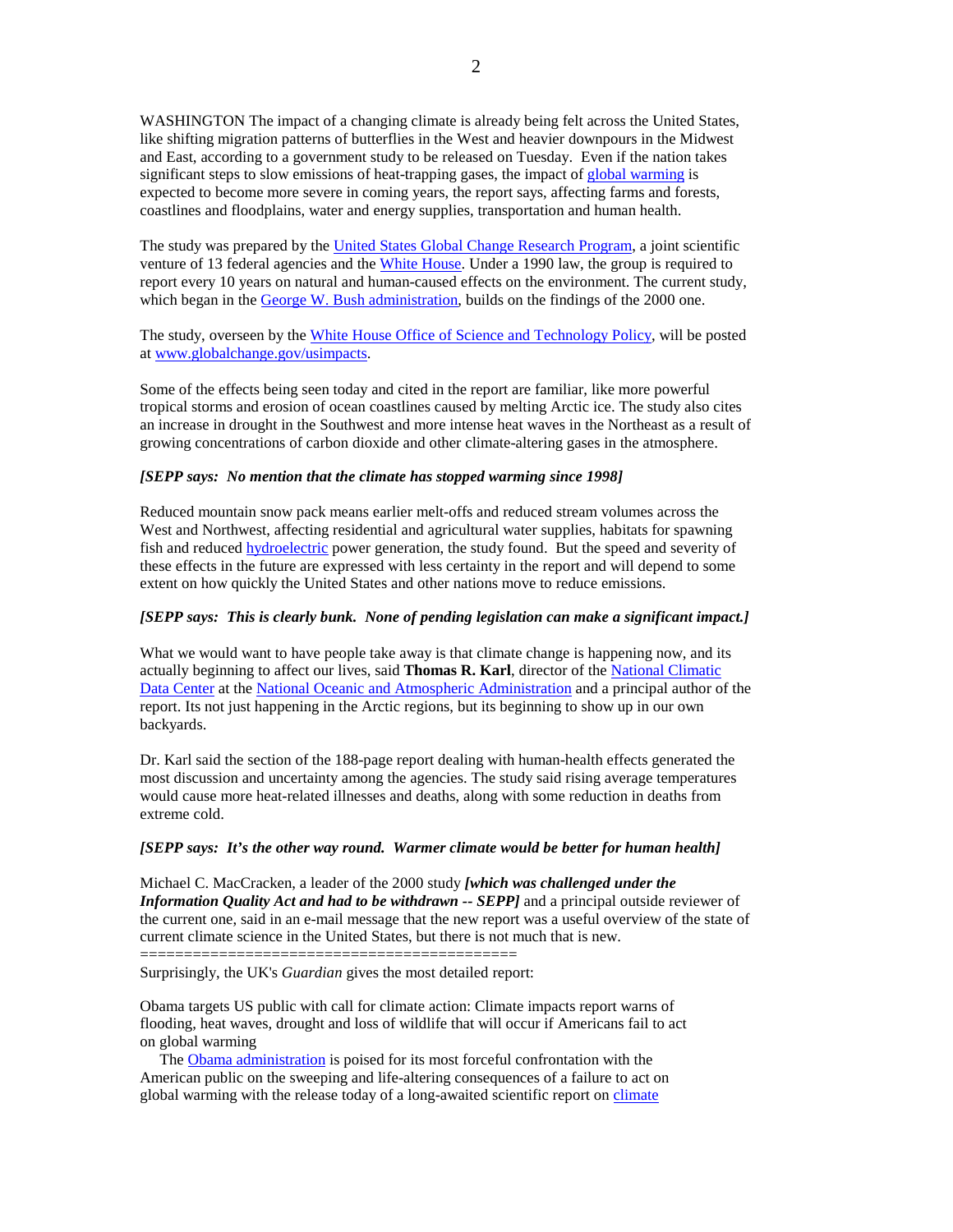### change.

 The report, produced by more than 30 [*government]* scientists at 13 government agencies dealing with climate change, provides the most detailed picture to date of the worst-case scenarios of rising sea levels and extreme weather events: floods in lower Manhattan; a quadrupling of heat waves deaths in Chicago; withering on the vineyards of California; the disappearance of wildflowers from the slopes of the Rockies; and the extinction of Alaska's wild polar bears in the next 75 years.

 Today's release is part of a carefully crafted strategy by the White House to help build public support for Obama's agenda and boost the prospects of a climate change bill now making its way through Congress. *[SEPP says: A calamity tailored for every region]*

 For many Americans, the report released today, entitled "Global climate change impacts in the United States" provides the most tangible evidence of the economic costs of climate change - from the need to relocate airports in Alaska built on permafrost, to the increased need for pesticides in agriculture, to an electrical grid straining to meet the increased demand for air conditioning in summer, and ageing sewer systems brought to bursting point by heavy run-off in 770 American cities and towns.

 "This report basically describes a state of emergency. It says we need to act quickly and decisively. Every state is going to be affected, and every sector of the economy."

 The final draft of today's report uses climate models to map out starkly different futures if the current generation of Americans fails to act to reduce the carbon emissions that cause global warming.

 Americans have already been living with evidence of changing climate, the report said. Over the last 30 years winters have grown shorter and milder, with a 2.1C (7F) *[sic!]* rise in winter temperatures in the Midwest and northern Great Plains. Hurricanes have become deadlier. If climate change is left unchecked, the future promises to bring even more ferocious hurricanes to coastal regions - in the Pacific as well as the Atlantic, punishing droughts to the Southwest, and increasingly severe winter storms in the Northeast and around the Great Lakes.

 The human consequences, as envisaged by the draft, are similarly catastrophic: potential food shortages because of declining wheat and corn yields in the breadbasket of the mid-west, increased outbreaks of food poisoning and epidemic diseases. US cities will be choking because of deteriorating air quality; leisure pursuits will disappear. The report predicts that the ski season in the Northeast will be 20% shorter. As for summer holidays, 14 of 17 North Carolina beaches will be permanently underwater by 2080.

 Today's release of the report was part of a methodically planned media rollout by the Obama administration. Scientists who have seen the report said the administration spent several weeks honing the language and graphics to make it accessible to non-scientists and to sharpen its core message: America must act now on climate change. As part of the PR surrounding the release of the report, the administration approached the San Francisco consulting firm, Resource Media, which specialises in environmental campaigning, to oversee the release, and produce a shorter and more digestible brochure of today's report for wider public distribution.

On the morning of 16 April, at a meeting in Washington, more than 30 National Oceanic and Atmospheric Administration scientists, climate change experts from a number of universities, environmental activists and media strategists discussed how to engage various communities with the findings of the report - town mayors, religious groups, even kindergarten pupils. Suggestions raised at the meeting for key messages from the White House included "green jobs", "middle class initiative" and "energy independence".

 The release appeared timed to help Democratic leaders in Congress meet an ambitious target of passing a climate change bill through the House of Representatives by 26 June. The Democratic speaker, Nancy Pelosi, wants to hold a vote before the House breaks up for the 4 July Independence Day holiday. But the bill has run into strong opposition from some Democratic members of Congress, especially those from agricultural states, who say that putting limits on greenhouse gas emissions will hurt farmers' economic interests. That could complicate Pelosi's plans of getting the bill passed through various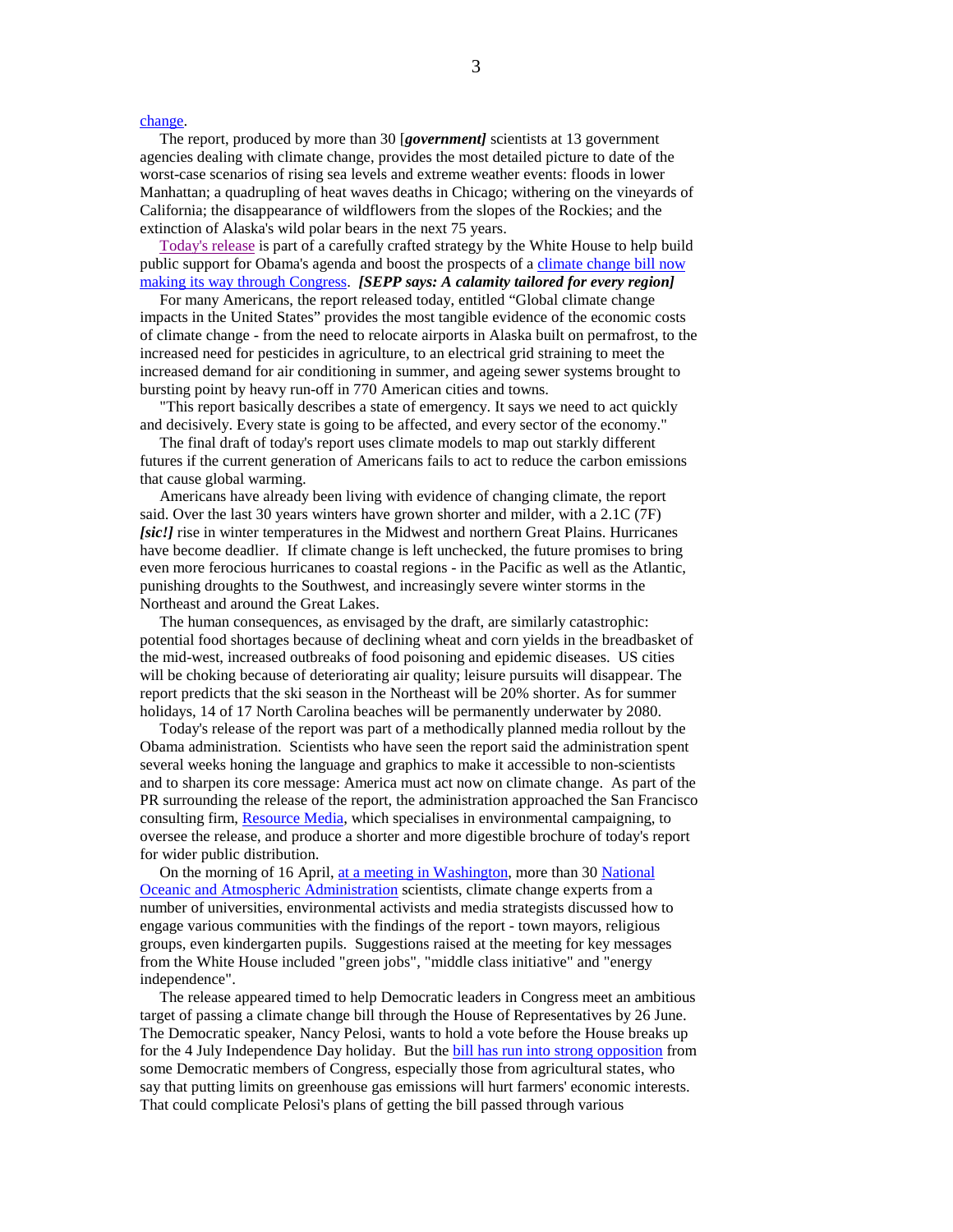committees by this Friday, 19 June, and put to a vote next week. ======================

*SEPP Comment:* This report is pure unadulterated hype -- but that's to be expected from Browner, Holdren and company. It is supposedly based on a synthesis of 21 reports of the federal Climate Change Science Program (CCSP), which has cost the nation  $\sim$  \$20 billion in the past decade. I note that this 'impact report' skirts the key question: Is climate change natural or human-caused?

 If mostly natural, then all the rest is academic, of course. CCSP report 1.1 settles the issue in favor of natural causes. And with climate cooling -- and continuing to cool -- the answer is a nobrainer.

 The other key issue: To show that the climate bill supported by the WH will make a significant impact on GH gas levels. It won't – not without China, India etc. It will just raise taxes and energy costs, prolong the recession and destroy jobs.

===================

*Another Comment*: "The timing, fanfare and level of alarm surrounding the release of this report as Congress contemplates cap and trade legislation and the EPA moves to re-classify CO2 as a 'threat to health and public welfare' is quite interesting" says Jim Mayer, sponsor of AmericanEnergySecurity.com. "I suspect there are concerns [in the WH] that the American people don't strongly support government regulation of CO2," notes Mayer. \*\*\*\*\*\*\*\*\*\*\*\*\*\*\*\*\*\*\*\*\*\*\*\*\*\*\*\*\*\*\*\*\*\*\*\*\*\*

### **Climate talks snarled up: Two-pronged negotiations fail to bridge divide between nations.**

http://www.nature.com/news/2009/090617/full/459894a.html *Nature online 16 June 2009 | 459, 894-895 (2009) | doi:10.1038/459894a* 

International climate negotiators muddled through the latest round of global-warming talks in Bonn, Germany, last week, overshadowed by independent bilateral negotiations in Beijing between the United States and China.

Neither meeting produced any significant breakthroughs, and new disagreements seem to have outnumbered resolutions by a wide margin. At the United Nations climate talks that ended on 12 June in Bonn, delegates proposed so many new provisions and wording changes that the negotiation text ballooned fourfold to more than 200 pages — standard procedure for such negotiations, but one that flags up how much work remains to be done.

"We're at the point where we desperately need some higher-level leadership to get this process going," says Keya Chatterjee, deputy director for climate change at the WWF environmental group in Washington DC.

Many observers placed their hopes instead on the talks in China, which played host during 7–10 June to a US delegation led by Todd Stern, the nation's lead climate negotiator, and John Holdren, President Barack Obama's chief science adviser.

The two countries together produce some 40% of global greenhouse-gas emissions, and there is little chance of achieving an international agreement in Copenhagen, where the UN talks are scheduled to conclude in December, unless the United States and China come to an understanding. Nonetheless, expectations going into the Beijing meeting were low. "We're at the point where we desperately need some higher-level leadership to get this process going."

China released a position statement on 20 May calling on developed nations to reduce emissions to at least 40% below 1990 levels by 2020. The leading US climate legislation — a bill that could come up for a vote as early as this month in the House of Representatives — would establish an emissions-trading system to reduce US emissions to 1% below 1990 levels by 2020. Other provisions in the bill would go further, but even the most optimistic assessment, by the World Resources Institute, pegs potential reductions at only 17–23% below 1990 levels.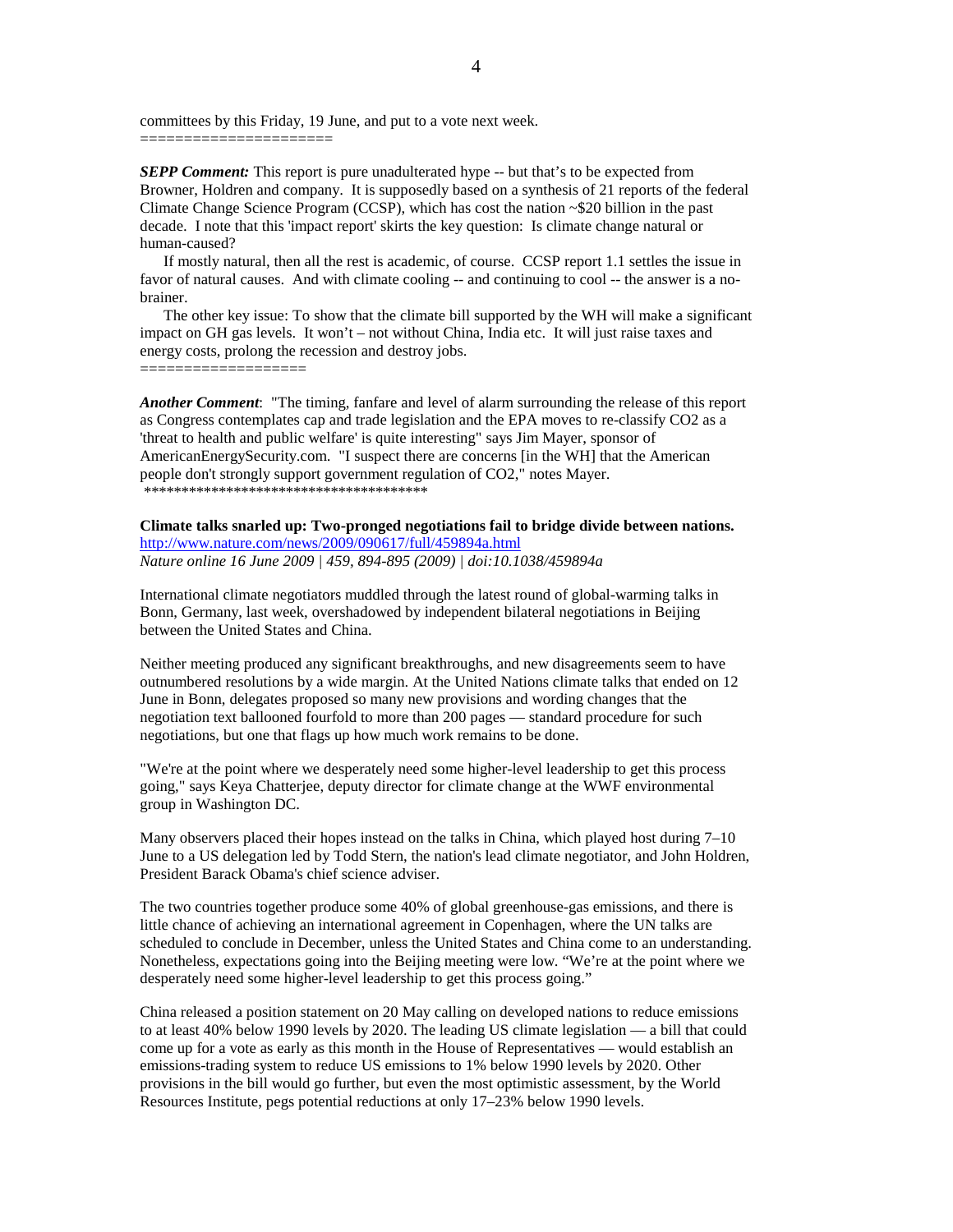"We certainly did not agree with each other on everything," said Stern after returning to Washington, "but I think that we each came away with a better and a clearer understanding of each other's views and perspectives."

With just six months to go to Copenhagen and little convergence on any of the big issues, the question is whether countries are positioning themselves in expectation of striking a bargain there or merely digging trenches for a prolonged debate. Robert Stavins, an environmental economist at Harvard University, says he fears the latter might be true.

"The gulf between the countries of the industrialized world and what is usually referred to as the developing world," he says, "is, if anything, growing, or at least solidifying."

The largest pledged emissions cut on the table is of 30% from 1990 levels by 2020; that is what the European Union (EU) says it will do if others commit to similar cuts. If they don't, the EU offers only 20%. And things drop off quickly from there: Japan came under fire last week for proposing a plan to reduce domestic emissions by about 8% below 1990 levels.

Such numbers would seem to indicate a substantial divide among industrialized countries, but the gap largely disappears if the commitments are measured against a 2005 baseline.

\*\*\*\*\*\*\*\*\*\*\*\*\*\*\*\*\*\*\*\*\*\*\*\*\*\*\*\*\*\*\*\*\*\*\*\*\*\*\*\*\*\*\*\*

**SEPP Science Editorial #18-2009 (6/20/09)** 

### **How to Cheat with Statistics**

The standard way is to simply ignore contrary data: for example, the IPCC-AR4 [2007] does not mention or reference climate forcing from changes in solar activity in spite of much published evidence. A more sophisticated method is selectivity: for example, choosing a time interval that will lead to a desired temperature trend [see SEPP Science Editorial #7-08 of Oct 4, 2008]. More difficult to spot is 'selective smoothing' of data that can produce a trend where none exists [see SEPP Science Editorial #8-09 2/28/09].

We now come to the misuse of averaging, as used in the WH report released this week. Recall that the last National Assessment report (NACC 2000, under Al Gore) used TWO climate models to predict dire futures. Trouble was, their results disagreed violently: in half of the 18 regions they even gave opposite predictions [see NIPCC Summary, figure 16]: For example, the Rio Grande region (New Mexico and West Texas), Upper and Lower Colorado would turn into a desert, acc to one model –while the other model turned them into swamps. So how to fix this strategic error? The new WH Assessment uses an AVERAGE of models instead of showing the results of individual models. It's the old story about the statistician who had one foot in a bucket of ice water and the other in a bucket of boiling water: on the average, he was quite comfortable.  $-$ 

An addendum on Negative Feedback [see SEPP Science Editorial #17 of June 13, 2009] http://wattsupwiththat.com/2009/06/14/the-thermostat-hypothesis/ \*\*\*\*\*\*\*\*\*\*\*\*\*\*\*\*\*\*\*\*\*\*\*\*\*\*\*\*\*\*\*\*\*\*\*\*\*\*\*\*\*\*\* \*\*\*\*\*\*\*\*\*\*\*\*\*\*\*\*\*\*\*\*\*\*\*

**1. Western Governors have second thoughts about Global Warming –** *Paul Chesser* **And soon Virginia too, perhaps** 

**2. The WH report "Global Climate Change Impacts in the US" and reactions –** *Marc Morano* 

**3. U.S. Climate Report assailed –***John Tierney, NYTimes*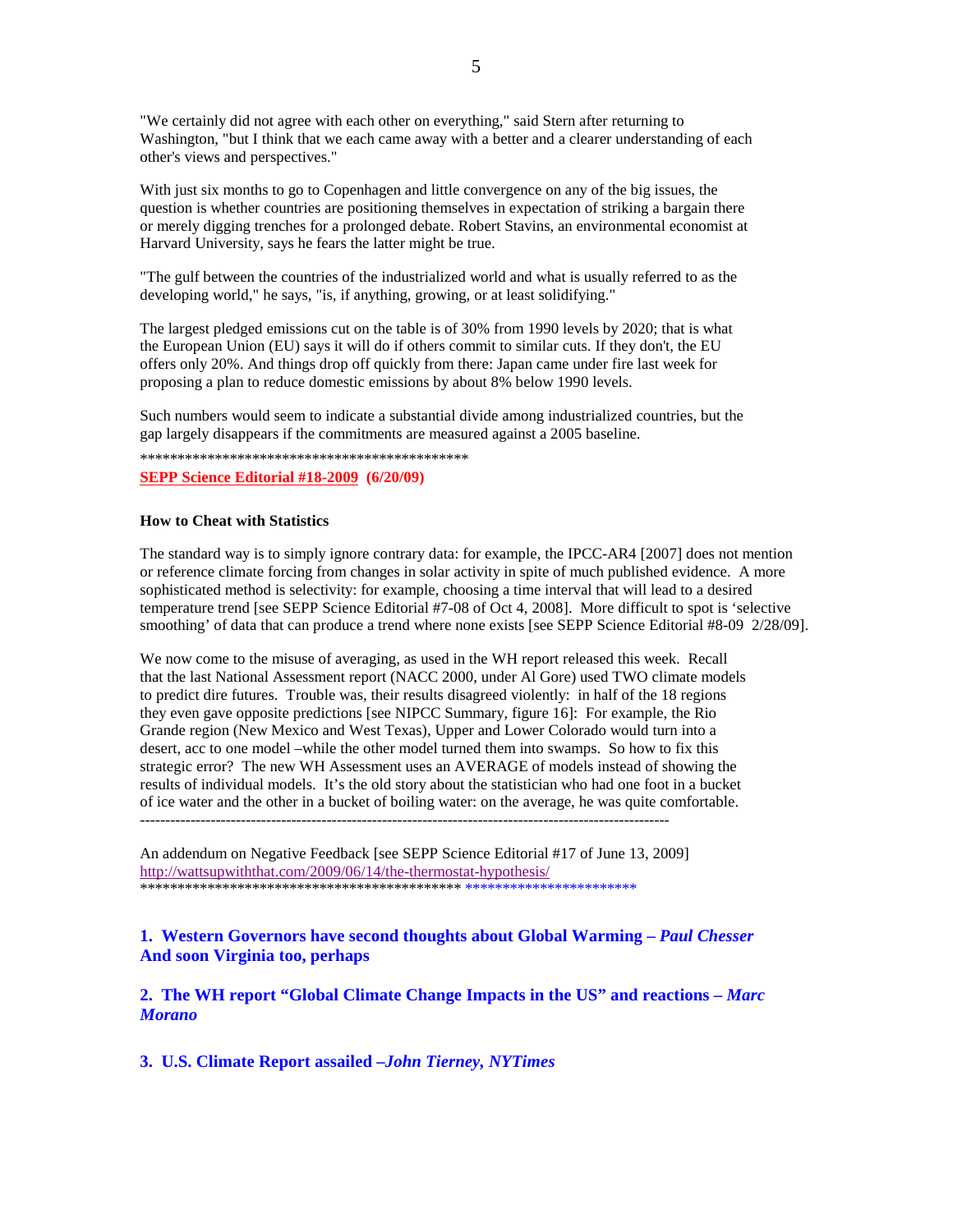### **4. Reasons to distrust government reports –***Alan Caruba*

**5. IPCC motives and financial beneficiaries of climate alarm –** *Malcolm Roberts*

**6. Checking the facts --** *The Scientific Alliance*

## **7. Media credibility, not ice caps, in meltdown –** *Peter Glover*

**\*\*\*\*\*\*\*\*\*\*\*\*\*\*\*\*\*\*\*\*\*\*\*\*\*\*\*\*\*\*\*\*\*\*\*\*\*\*\*** 

### **NEWS YOU CAN USE**

The US **Chamber of Commerce** has launched a public web page dedicated exclusively to the Waxman-Markey bill http://www.uschamber.com/aces. The purpose is to give the 10 or 15 documents most relevant to Waxman-Markey. Most key constituents or decision makers have not read this bill because it is so long; even the CRS (Congressional Research Service) analysis is 115 pages long. Therefore, the CoC summary is very helpful. \*\*\*\*\*\*\*\*\*\*\*\*\*\*\*\*\*\*\*\*\*\*\*\*\*\*\*\*\*\*\*

A bold new advertisement campaign by the **Heartland Institute** challenges our political leadership to undertake an open and honest debate on the causes and effects of climate change. Three full-page ads appeared in the Washington Post on June 16, 17 and 18. We applaud Heartland for these efforts. Images of each ad are presented here: http://www.heartland.org/suites/environment/LetUsDebate.html \*\*\*\*\*\*\*\*\*\*\*\*\*\*\*\*\*\*\*\*\*\*\*\*\*\*\*\*\*\*\*\*\*\*\*

Some have given up on ever effectively controlling global growth of CO2 and are championing '**geo-engineering'** schemes. A current offering on the altar of Climate Change by the World Bank: Beyond Mitigation: Potential Options for Counter-Balancing the Climatic and Environmental Consequences of the Rising Concentrations of Greenhouse Gases: http://go.worldbank.org/VPJ91FTKQ0 \*\*\*\*\*\*\*\*\*\*\*\*\*\*\*\*\*\*\*\*\*\*\*\*\*\*\*\*\*

Sage words of Prof. Mike **Hulme** (U of East Anglia), while director of the Tyndall Centre: http://www.climate-resistance.org/2007/11/lucas-and-majority-of-some-scientists.html

*"The language of catastrophe is not the language of science. It will not be visible in next year's global assessment from the world authority of the Intergovernmental Panel on Climate Change (IPCC)[Note: AR4]. To state that climate change will be "catastrophic" hides a cascade of value-laden assumptions that do not emerge from empirical or theoretical science. Is any amount of climate change catastrophic? Catastrophic for whom, for where, and by when? What index is being used to measure the catastrophe? The language of fear and terror operates as an ever-weakening vehicle for effective communication or inducement for behavioural change."* 

\*\*\*\*\*\*\*\*\*\*\*\*\*\*\*\*\*\*\*\*\*\*\*\*\*\*

Citing coming global warming legislation, Duke Energy, the third-largest U.S. utility, has asked North Carolina regulators for permission to raise electricity prices 12.6 percent. The requested price hike would cost North Carolina ratepayers \$496 million. **http://greenhellblog.wordpress.com/2009/06/17/globalwarmings-first-electricity-price-hike-500-million-for-north-carolina/ \*\*\*\*\*\*\*\*\*\*\*\*\*\*\*\*\*\*\*\*\*\*\*\*\*\*\*\*\*\*\*\*\*\*\*\*\*\*\*\*\*\*\*\*\*** 

Global warming bill is a job killer http://www.ibdeditorials.com/IBDArticles.aspx?id=330132018201124 \*\*\*\*\*\*\*\*\*\*\*\*\*\*\*\*\*\*\*\*\*\*\*\*\*\*\*\*\*\*\*\*\*\*\*\*

#### **UNDER THE BOTTOM LINE**

BBC on June 19: The message from yesterday's [UK] Met Office report is loud and it is clear. "Climate change is real. It is already happening. Further change is inevitable. The question is only how big it will be. We must act now to prevent the worst. Just three days ago, a 196-page report on climate change in the United States, the starkest warning ever to be issued from the White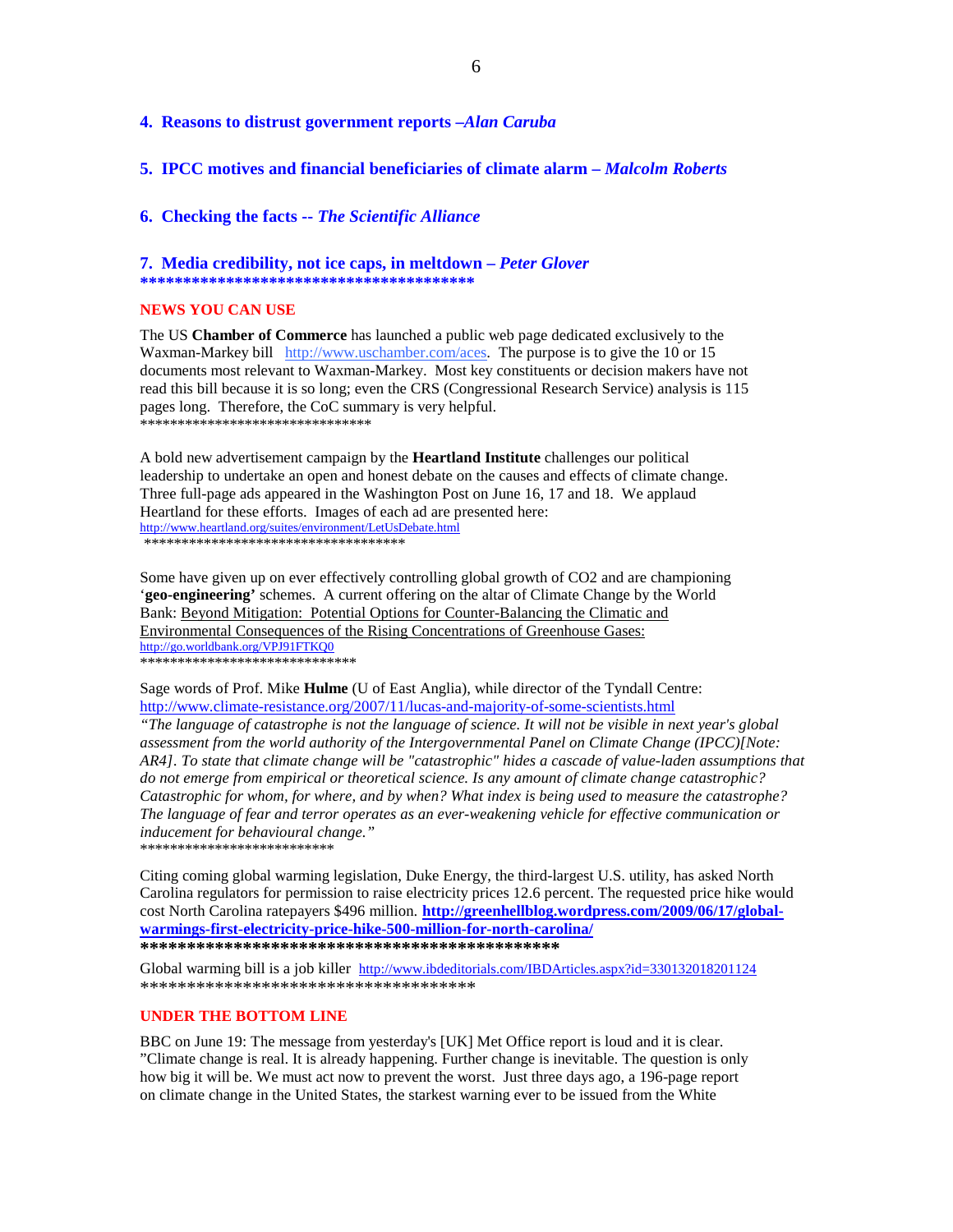House, sounded a similar warning. Yesterday yet another study predicted the direst consequences for African harvests. Researchers at Stanford University reported in the journal *Global Environmental Change* that Africa's three main crops maize, millet and sorghum will not be able to grow at all in some countries within 40 years.

Even this may be on the optimistic side, as the official Intergovernmental Panel on Climate Change says that global warming is increasing even faster than predicted."

*SEPP comment: Amazing! "faster than predicted" …by IPCC models, we assume. So much for their reliability for assessing the future*

**###################################** 

## **1. WESTERN GOVERNORS HAVE SECOND THOUGHTS ABOUT GLOBAL WARMING**

 *Paul Chesser reports (6/17/2009)*  http://www.globalwarming.org/2009/06/17/more-from-two-key-western-governors/

The annual meeting [1] of the Western Governors Association closed yesterday, and the *Deseret News* stuck with the global warming theme [2] of departing (once he's confirmed as ambassador to China) Utah Gov. Jon Huntsman Jr. (an alarmist) being replaced by Lt. Gov. Gary Herbert (a skeptic). The newspaper put Herbert in the spotlight once again about his intentions on the issue when he takes the top office:

 Herbert, who will have to run in 2010 for the remainder of Huntsman's term, told the Deseret News he had no political agenda. "I'm certainly not going to be the same as Gov. Huntsman, Herbert said, but was not calculating to set myself apart."

 He said other governors attending the meeting told him privately they agreed with him (about climate change) but the [WGA] had already decided its position. A resolution urging regional and national policies on global climate change was approved at the meeting.

 Herbert said he hopes to organize his own conference in Utah so scientists on both sides of the issue can make their arguments.

Meanwhile Democratic Montana Gov. Brian Schweitzer (a somewhat reformed alarmist) reiterated his views that the debate about global warming is not settled:

 [Schweitzer] said, while I believe and I think many people agree with me that human activity has contributed to greenhouse gases and those greenhouse gases are changing our climate and it is something we need to address, others don't believe it.

 Schweitzer said most people fall between the extremes of dismissing climate change altogether and believing that unless we move immediately into a cave and live around a campfire that the world is going to be destroyed.

It would be nice if President Obama paid attention [3]

[1] annual meeting: http://www.globalwarming.org/2009/06/16/incoming-wga-chair-debate-not-over/

[2] stuck with the global warming theme: http://www.deseretnews.com/article/705310937/Herbertconcerned-about-environment.html

[3] if President Obama paid attention: http://www.climatedepot.com/a/1421/Scaremongering-Scientists-Pan-Obama-Climate-Report-This-is-not-a-work-of-science-but-an-embarrassing-episode-for-the-authors-and-NOAAMisrepresents-the-science

================================================================

And Virginia too: Meanwhile, Bob McDonnell, running for governor of Virginia, has taken a firm stance against the Democrat CO2 plan, calling it "misguided" and a "job-killer" that would have a negative impact on the economy. Costs to families under the plan could reach nearly \$2,200 annually. "In this difficult economic period, increasing costs on hard-working Virginians and threatening job growth are absolute wrong-headed ideas."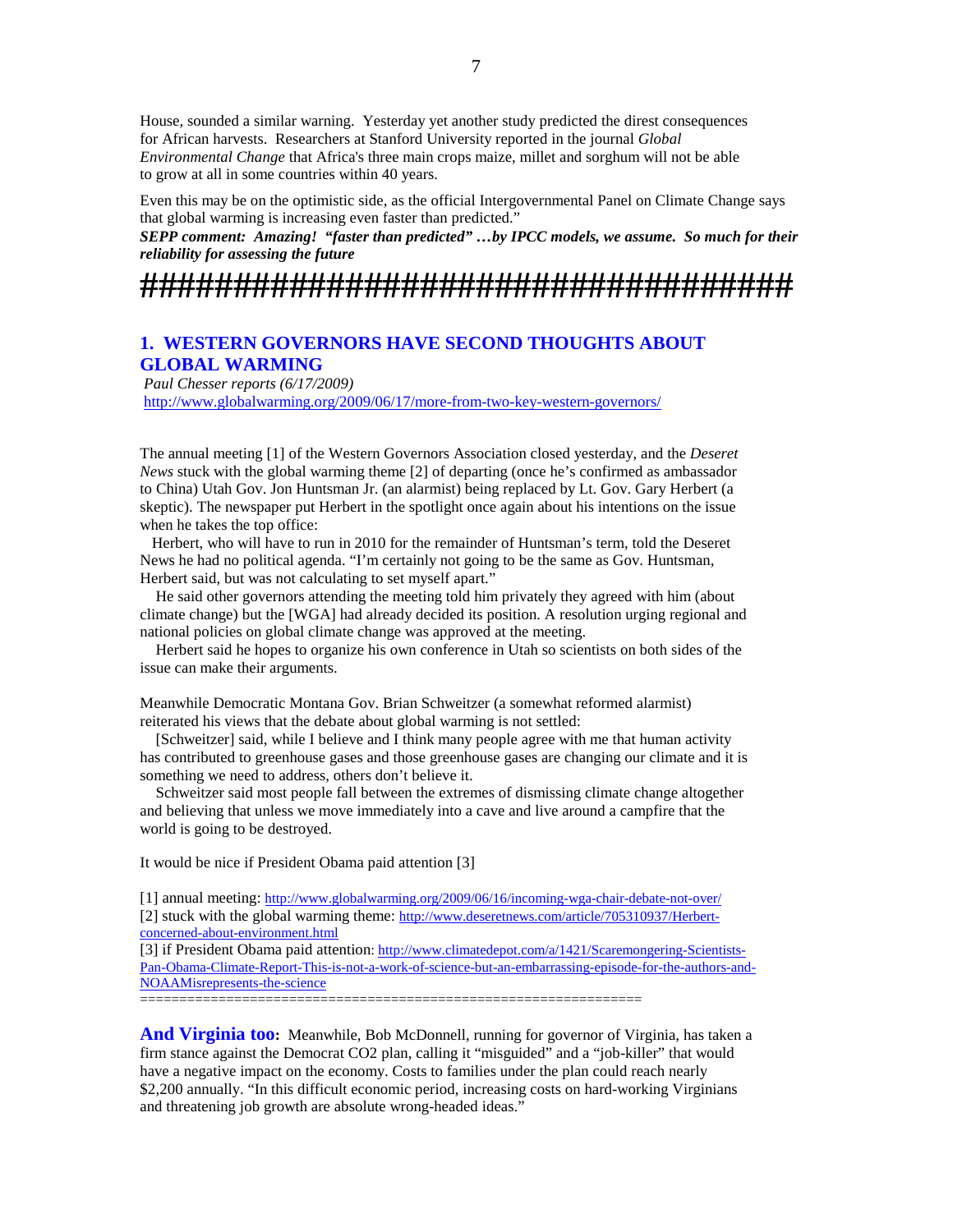**SEPP comment: The VA elections in Nov 2009 could turn out to be the earliest popular referendum on WH climate plans, the EPA CO2-control plan, and the Waxman-Markey bill.** 

\*\*\*\*\*\*\*\*\*\*\*\*\*\*\*\*\*\*\*\*\*\*\*\*\*\*\*\*\*\*\*\*\*\*\*\*\*\*\*\*\*\*\*\*\*\*\*\*\*\*

## **2. THE White House REPORT "GLOBAL CLIMATE CHANGE IMPACTS IN THE US" AND REACTIONS**

http://www.globalchange.gov/publications/reports/scientific-assessments/us-impacts

#### **Some Key findings include:**

**Climate changes are underway in the United States and are projected to grow.** Climate-related changes are already observed in the United States and its coastal waters. These include increases in heavy downpours, rising temperature and sea level, rapidly retreating glaciers, thawing permafrost, lengthening growing seasons, lengthening ice-free seasons in the ocean and on lakes and rivers, earlier snowmelt, and alterations in river flows. These changes are projected to grow.

**Crop and livestock production will be increasingly challenged.** Agriculture is considered one of the sectors most adaptable to changes in climate. However, increased heat, pests, water stress, diseases, and weather extremes will pose adaptation challenges for crop and livestock production.

**Threats to human health will increase.** Health impacts of climate change are related to heat stress, waterborne diseases, poor air quality, extreme weather events, and diseases transmitted by insects and rodents. Robust public health infrastructure can reduce the potential for negative impacts. ===============================

**'Scaremongering': Scientists Pan Obama Climate Report:** 'This is not a work of science but an embarrassing episode for the authors and NOAA'...'Misrepresents the science' By Marc Morano – full report at http://www.climatedepot.com/ June 16, 2009

Below is a small sampling of first reactions to the President Obama's new global warming report. (See: Obama issues global warming report -- 'detailed picture of the worst case scenarios' -- 'poised for its most forceful confrontation with American public' )

**Meteorologist**: 'This is not a work of science but an embarrassing episode for the authors and NOAA' - By Meteorologist Joe D'Aleo, the first Director of Meteorology at The Weather Channel and former chairman of the American Meteorological Society's (AMS) Committee on Weather Analysis and Forecasting. D'Aleo publishes www.IceCap.US

**Excerpt**: The report issued was the Hollywood-supported NOAA CCSP report, which after two rounds of comments by many scientists citing peer review reasons to change, largely ignored the comments and delivered a document even more alarmist than the UN IPCC. It starts out DAY ONE being wrong on many of its claims but goes much further to rely on climate models for 2050 and 2100 to make even more dire prognoses. This is not a work of science but an embarrassing episode for the authors and NOAA. They gave the administration the cover to push the unwise cap-and-tax agenda.

**U.S. Government Scientist**: 'I disagree strongly with the hurricane-related conclusions of this report!' - **Excerpt**: (Atmospheric Scientist Stanley B. Goldenberg of the Hurricane Research Division of NOAA, expressing his personal views on the report, not those of any organization): "I saw the news story on this and looked up the report. I have a pretty good grasp of the hurricane and AGW issues. I have skimmed over the hurricane findings (by the way --- I didn't notice a single recognized hurricane climate expert in the list of authors) and they definitely ignore a large body of the published hurricane research. There are a number of hurricane climate experts (including myself) that would disagree strongly with the hurricane-related conclusions of this report! [...] I can only imagine how slanted the other portions of the report might be as well.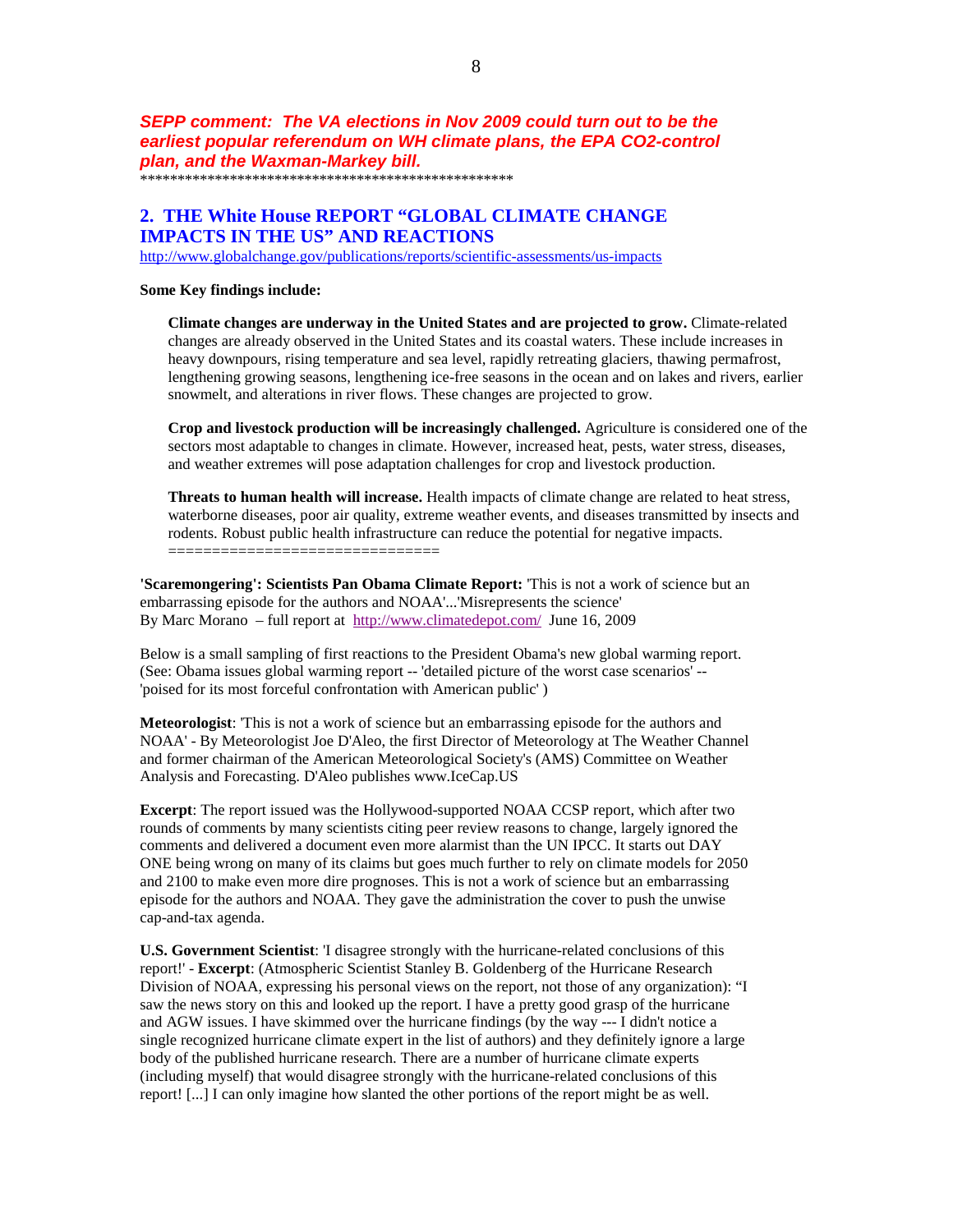Report 'misrepresents the science' -- 'ignores relevant work in peer-reviewed literature' - Roger **Pielke Jr**., professor of environmental studies at the Center for Science and Technology Policy Research at the University of Colorado at Boulder.

**Excerpt**: "Imagine if an industry-funded government contractor had a hand in writing a major federal report on climate change. And imagine if that person used his position to misrepresent the science, to cite his own non-peer reviewed work, and to ignore relevant work in the peer-reviewed literature. There would be an outrage, surely . . . The Obama Administration has re-released a report, first issued in draft form by the Bush Administration last July (still online PDF). The substance of the report is essentially the same as last year's version, with a bit more professionalism in the delivery. For instance, the photo-shopped picture of a flood appears to be removed and the embarrassing executive summary has been replaced by something more appropriate. This post is about how the report summarizes the issue of disasters and climate change, including several references to my work, which is misrepresented. [...] So to summarize: sentence one is not supported by the citations provided, which lead in both cases to selectively chosen non-peer reviewed sources, and the citations that are peer reviewed on this subject come to an opposite conclusion and are ignored."

**Geologist rips Obama's 'new scare report'**: "I become more skeptical every year. I am now beginning to conclude that global warming simply does not exist' - by Geophysicist Dr. David Deming, associate professor of arts and sciences at the University of Oklahoma who has published numerous peer-reviewed research articles. Excerpt: 1. The new scare report issued by the Obama administration refers to the work of Stephen H. Schneider six times. You will recall that Schneider is infamous for telling Discover magazine (October, 1989, p. 45-48) that "we have to offer up scary scenarios, make simplified, dramatic statements, and make little mention of any doubts we might have...each of us has to decide what the right balance is between being effective and being honest." 2. There has been no sea level rise for the past three years. 3. Hurricane, typhoon, and tropical cyclone activity is at a 30-year low. 4. The satellite data (UAH MSU) currently show that mean global temperature is about the same as it was in June of 1979...no, if anything, it is LOWER. [...] Global "warming" is based almost entirely on the record from meteorological stations. Anthony Watts' survey of 1221 weather stations is now 70 percent complete, and shows that an astonishing 69 percent of these stations are likely to have serious errors, due to their being located near heat sources such as asphalt paving, air conditioning vents, etc. After following this subject now since the mid 1980s, I become more skeptical every year. I am now beginning to conclude that global warming simply does not exist."

**'So Much For That Whole Commitment To Science We Were Promised' - Excerpt**: Wow, that's sure how I learned to handle a scientific report back when I was studying physics - scrub it of the science and give it to an activist PR firm! Do you need any more evidence that climate science has become substantially dominated by post-modernist scientists, where ideological purity and staying on message is more important than actually having the science right? [...] Apparently the report will make up for having all the science stripped out by spending a lot of time on gaudy worst case scenarios.

Obama 'hires PR firm to embellish past scaremongering generated exclusively from virtual climate computer models' - June 16, 2009 Excerpt: Despite the scientific evidence that the globe has been cooling (land, atmosphere and oceans) over the last 10+ years, Obama chooses to publish his first "science" report void of any recent, real-world climate science. Instead, his administration hires a PR firm to embellish the past scaremongering generated exclusively from virtual climate computer models. Unfortunately for real science and America, he has sided with the pseudo science of "virtual lies" and hysterical climate claims in order to get his badly needed revenue-generation engine, 'Cap & Trade,' passed in Congress.

**Guest post by Bob Tisdale: Excerpt:** The USGCRP report "Global Climate Change Impacts in the United States" was released today. As noted in the title, it fails to address the multiyear effects of El Nino-Southern Oscillation (ENSO) events on global temperature. Other than explosive volcanic eruptions, El Nino-Southern Oscillation events have the greatest impacts on global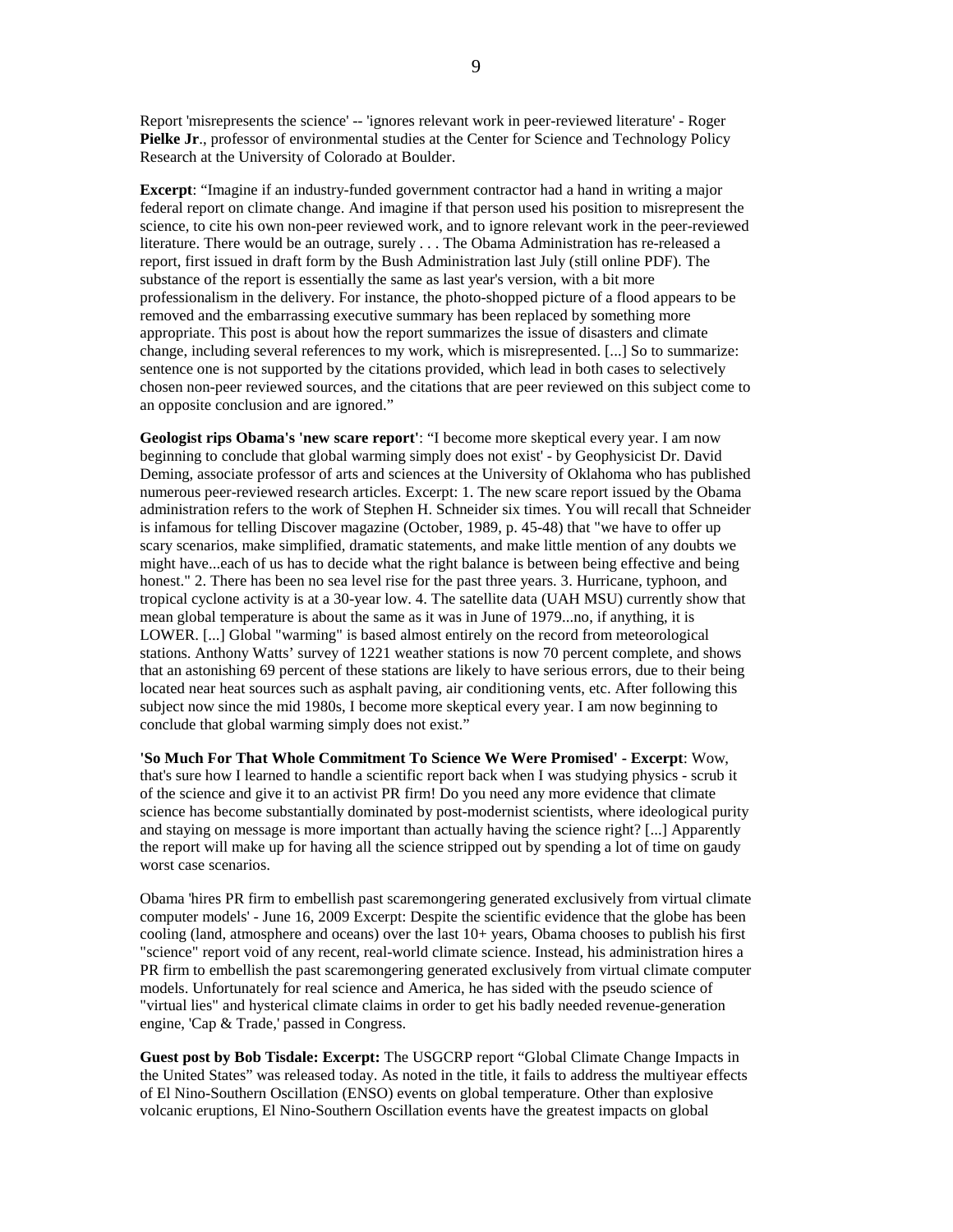climate on annual and multiyear bases. [...] Like the IPCC, the USGCRP either fails to accept the significant multiyear and cumulative impacts of ENSO on global temperatures or they chose to ignore them in their presentation of the causes of global temperature change.

**Sen. Inhofe**: 'No surprise report released just in time for Climate bill vote' Excerpt: "That the federal bureaucracy in Washington has produced yet another alarmist report on global warming is nothing new," Sen. Inhofe said. "It's also no surprise that such a report was released just in time for the House vote on Waxman-Markey. [...] I would suggest that, given a little time, the world's preeminent scientists will quickly and thoroughly debunk this study. As has been clearly demonstrated by the Senate Minority report of over 700 scientists questioning global warming hysteria, the debate on the science remains wide open."

\*\*\*\*\*\*\*\*\*\*\*\*\*\*\*\*\*\*\*\*\*\*\*\*\*\*\*\*\*\*\*\*\*\*\*\*\*\*\*

## **3. U.S. CLIMATE REPORT ASSAILED**

*By JOHN TIERNEY, NYT, June 18, 2009*  http://tierneylab.blogs.nytimes.com/2009/06/18/us-climate-report-assailed/

The new federal report on climate change gets a withering critique from Roger Pielke Jr., who says that it misrepresents his own research and that it wrongly concludes that climate change is already responsible for an increase in damages from natural disasters. Dr. Pielke, a professor of environmental studies at the University of Colorado, asks:

[Why] is a report characterized by [White House] Science Advisor John Holdren as being the most up-to-date, authoritative, and comprehensive analysis relying on a secondary, non-peer source citing another non-peer reviewed source from 2000 to support a claim that a large amount of noncited and more recent peer-reviewed literature says the opposite about?

You can check out Dr. Pielke's blog for a detailed rebuttal of how the report presents science in his area of expertise, the study of trends in natural disasters and their relation to climate change. While the new federal report (prepared by 13 agencies and the White House) paints a dire picture of climate changes impacts, Dr. Pielke says that the authors of this new report, like those of previous reports from the Intergovernmental Panel on Climate Change and the Stern Review, cherrypick weak evidence that fits their own policy preferences. He faults all these reports for all relying on non-peer reviewed, unsupportable studies rather than the relevant peer-reviewed literature and for featuring non-peer-reviewed work conducted by the authors.

Dr. Pielke contrasts these reports conclusions about trends in natural disasters with the some quite different findings last year by the federal Climate Change Science Program. Dr. Pielke summarizes some of its less sensational conclusions:

1. Over the long-term, U.S. hurricane landfalls have been declining.

2. Nationwide there have been no long-term increases in drought.

3. Despite increases in some measures of precipitation . . . there have not been corresponding increases in peak streamflows (high flows above 90th percentile).

4. There have been no observed changes in the occurrence of tornadoes or thunderstorms

5. There have been no long-term increases in strong East Coast winter storms (ECWS), called Nor'easters.

6. There are no long-term trends in either heat waves or cold spells, though there are trends within shorter time periods in the overall record.

Do those benign trends seem surprising to you? What do you think of Dr. Pielke's arguments? Here's his overall conclusion about the dangers of hyping the link between natural disasters and climate change: Until the climate science community cleans up its act on this subject it will continue to give legitimate opportunities for opponents to action to criticize the climate science community.

\*\*\*\*\*\*\*\*\*\*\*\*\*\*\*\*\*\*\*\*\*\*\*\*\*\*\*\*\*\*\*\*\*\*\*\*\*\*\*\*\*\*\*\*\*\*\*\*\*\*\*\*\*\*\*\*\*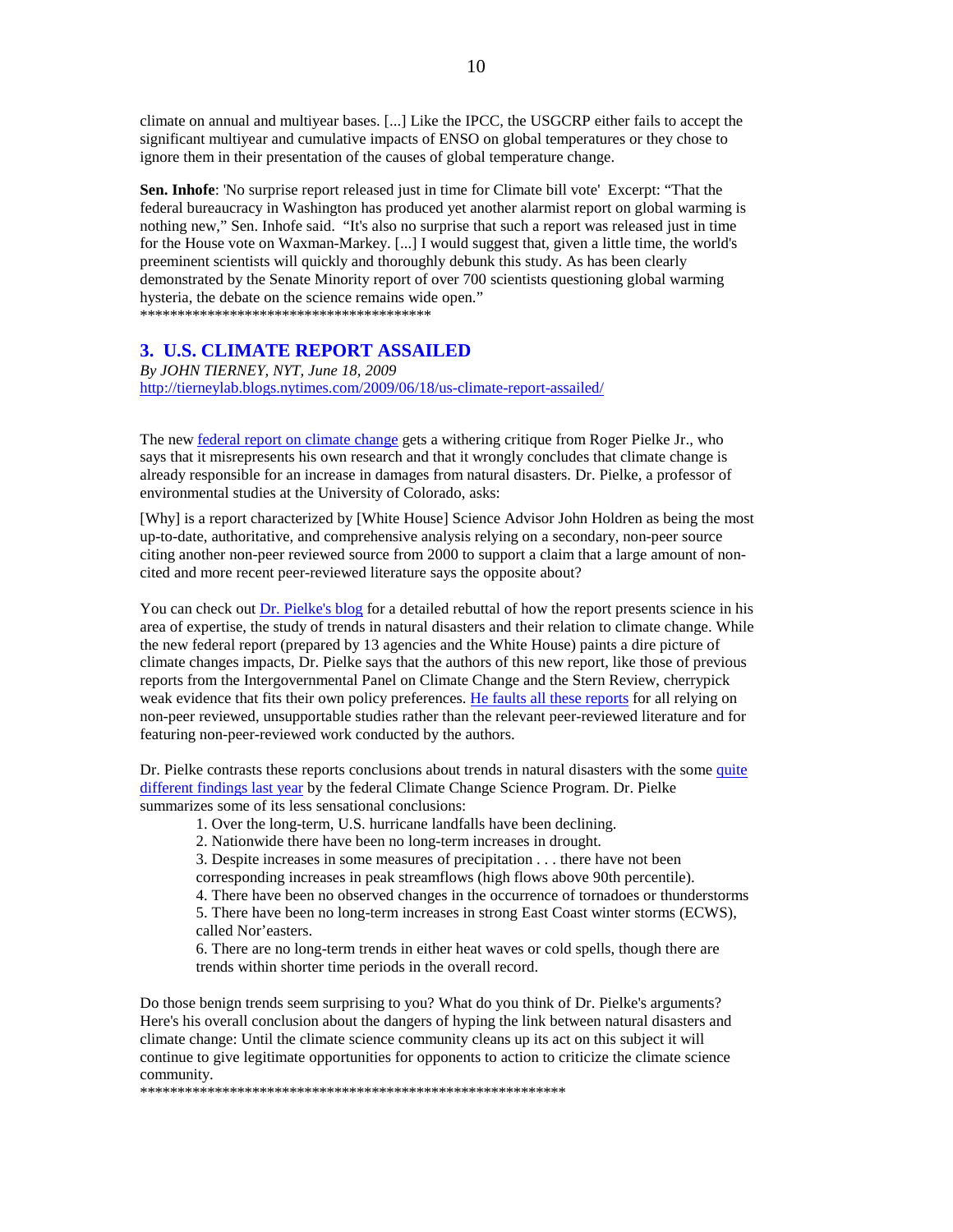## **4. REASONS TO DISTRUST GOVERNMENT REPORTS**

http://factsnotfantasy.blogspot.com/2009/06/reasons-to-distrust-your-government.html By Alan Caruba, June 18, 2009

In the normal course of events, when voters no longer have confidence in the President, their Senators and their Representatives, they vote them out of office, but there are whole agencies of government that continue on no matter who is in office and, since their budgets and existence depend on the politics of whoever holds power, they bend to serve their policies.

A democracy is most in peril when citizens conclude they can no longer trust their government and there is no better example of that than a recent report," Global Climate Change Impacts in the United States," issued by the National Oceanic and Atmospheric Administration. It is sheer rubbish.

It is typical of the deliberate distortions and outright lies that have been put forth to an increasingly doubting public regarding "global warming." It is part and parcel of the deceptions perpetrated for decades now by the United Nations Intergovernmental Panel on Climate Change, all of which feature tortured data of dubious quality and, since 1998, have ignored the Earth's cooling trend.

The increasing reports from around the nation of "freaky" weather, of snow in June, and other anomalies are, in fact, a reflection of this cooling trend and it is likely to last at least thirty years or more.

John P. Holdren, Assistant to the President on Science and Technology, and a man who holds some of the most outlandish and baseless views on climate change, said "This new report integrates the most up-to-date scientific findings into a comprehensive picture of ongoing as well as expected future impacts of heat-trapping pollution on the climate experience of Americans, region by region and sector by sector."

No it doesn't. For one thing, the "heat-trapping pollution" to which he obliquely refers is mostly carbon dioxide, a gas vital to all life on Earth and a gas which, in the days when the dinosaurs roamed the Earth, could be found in concentrations five times or more higher than today. If CO2 was the great Earth destroyer that Holdren, Gore, and others insist, there should be no Earth at all as we know it today.

This product of the interagency U.S. Global Change Research Program is a 190-page piece of loathsome propaganda that predicts more frequent heat waves, more flooding and waterborne diseases, rising water temperatures, more insect infestations and wildfires, and that old standby, rising sea levels with coastal flooding that will no doubt drown Manhattan and other coastal cities.

Hollywood does a better job with such fantasy than the minions of Washington, D.C. \*\*\*\*\*\*\*\*\*\*\*\*\*\*\*\*\*\*\*\*\*\*\*\*\*\*\*\*\*\*\*\*\*\*

## **5. IPCC MOTIVES AND FINANCIAL BENEFICIARIES OF CLIMATE ALARM**

*Letter to Members of Parliament (Australia) by Malcolm Roberts, BE (Hons), MBA (Chicago) Fellow AICD, MAIM, MAusIMM, MAME (USA), MIMM (UK), Fellow ASQ (USA, Aust)* 

Beneficiaries of climate alarm include scientists seeking government research funding. This very strong vested interest in supporting the man-made global warming *theory* drives closed collaboration. Here's how:

1. The tight IPCC group selectively cites papers to claim man-made warming. Using its government auspices it feeds governments and media its claims;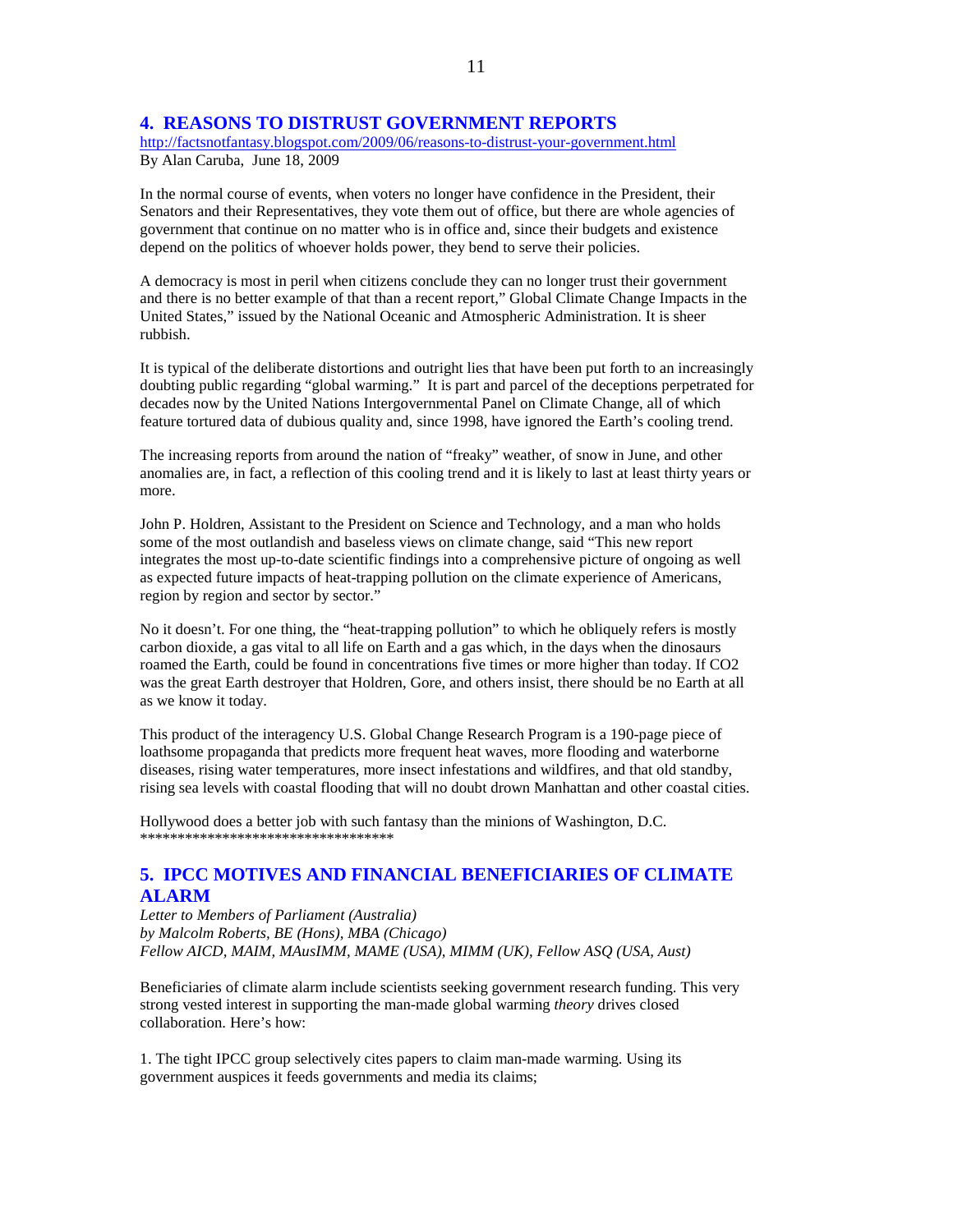2. To ensure they're perceived as taking action, governments direct research funding as the IPCC proposes;

3. Climate scientists seeking employment must toe the line. They pitch funding proposals in compliance with government-approved thinking;

4. Researchers generate scientific papers that follow the apparently official line or risk losing future funding;

5. IPCC selectively draws on these new papers. Restart Step 1.

Proposing claims of manmade warming ensures IPCC bureaucrats continued employment. Scientists get money.

Climatologists and modellers wanting work are under pressure. Understandably, some innocently or knowingly fell for the IPCC - their livelihoods (and reputations and egos) are at stake. That's not acceptable.

That many refused and are exposing the IPCC demonstrates human courage.

The IPCC's 4th Assessment Report (2007) claiming human activity caused global warming boils down to chapter 9 written and reviewed by a small, tight group of authors - many closely linked through just three organisations. Among hundreds of qualified organisations world-wide, three dominated the writing AND reviewing of chapter 9 (falsely) claiming manmade warming. IPCC data reveals this group's tight web.

Their claim is based on no sound scientific data - only output from flawed computer models repeatedly proven wrong.

Have you done your due diligence for Australia?

-------------------------------------

## **References:**

McLean, J, 2007, August/September. An Analysis of the Review of the IPCC 4AR WG I Report. *Science & Public Policy Institute* http://mclean.ch/climate/docs/IPCC\_review\_updated\_analysis.pdf [Accessed: June, 2009]

McLean, J, 2007, November. Why the IPCC Should be Disbanded http://scienceandpublicpolicy.org/originals/whytheipccshouldbedisbanded.html [Accessed: June, 2009]

McLean, J, 2009. The IPCC Can't Count its Expert Scientists - Author and Reviewer Numbers are Wrong, International Climate and Environmental Change Assessment Project http://mclean.ch/climate/docs/IPCC\_numbers.pdf [Accessed: June, 2009]

McLean, J, 2008. Prejudiced Authors, Prejudiced Findings. Analysis of IPCC data on chapter authors and reviewers published through the Science and Public Policy Institute. Particularly pages 16-17.

http://www.heartland.org/policybot/results/23573/Prejudiced\_Authors\_Prejudiced\_Findings.html [Accessed June, 2009]

McLean's reports cannot be sensibly refuted because three were made using IPCC data provided by the IPCC and where necessary McLean describes his data processing method. The fourth (November, 2007) contains McLean's conclusions from data provided the IPCC. \*\*\*\*\*\*\*\*\*\*\*\*\*\*\*\*\*\*\*\*\*\*\*\*\*\*\*\*\*\*\*\*\*\*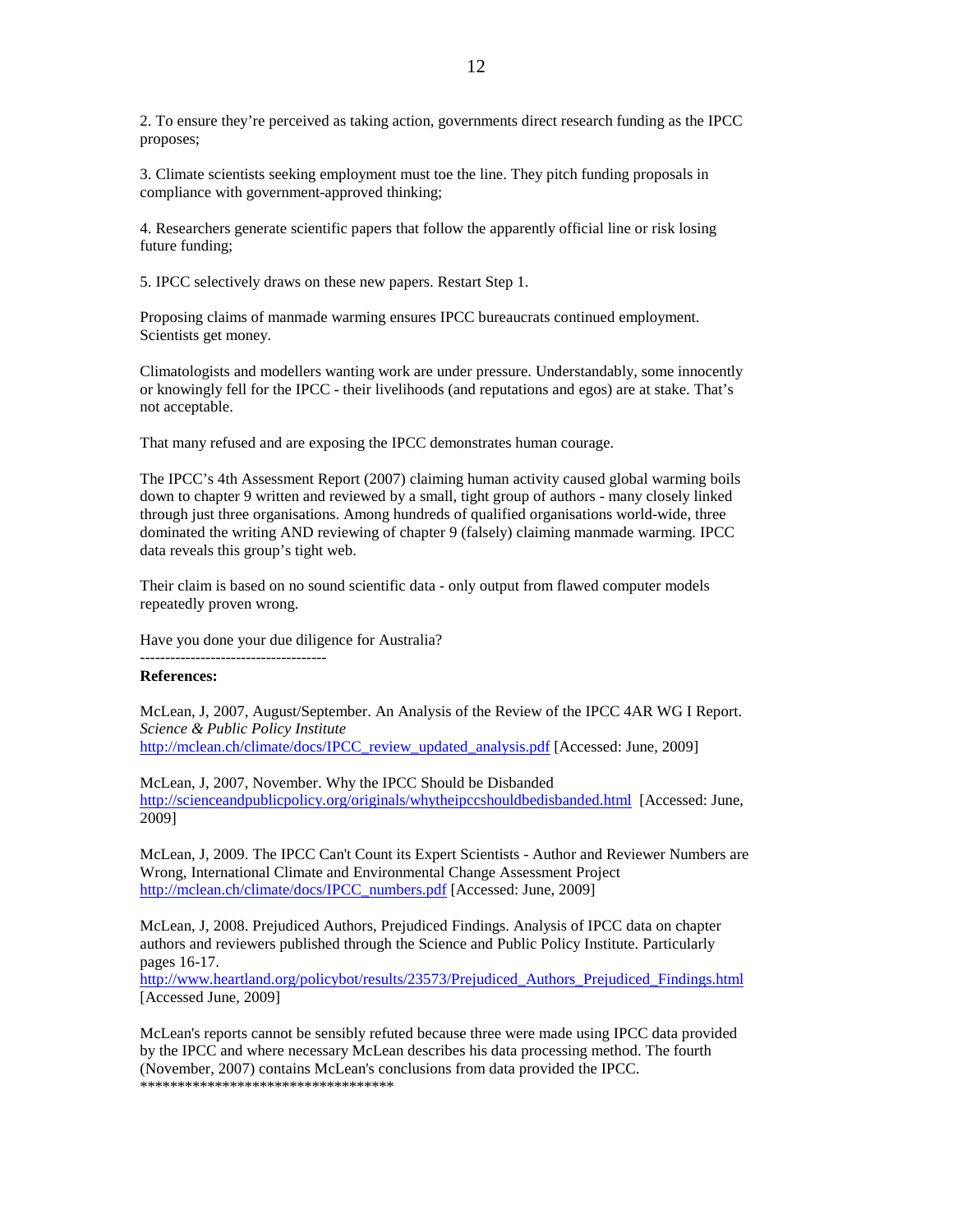### **6. CHECKING THE FACTS**

*The Scientific Alliance, 19th June 2009* 

The IPCC's projections for the future effects of climate change are generated, as is well known, by an array of computer models which attempt to reproduce the highly complex inter-connected aspects of the Earth's atmosphere and climate. This approach has often been criticised because it places undue reliance on a set of assumptions and treats the output as though it represented reality. But, setting aside these concerns, what if some of the basic data used as inputs for the models was wrong? As the saying goes, "garbage in, garbage out".

Serious questions have previously been asked about the economic growth scenarios used. Broadly, these assume growth rates for developing countries which many economists regard as unrealistically high, leading to a modelled global economy which, by the end of the present century, would have a much greater energy demand than would be likely for more reasonable rates of growth. David Henderson and Ian Castles also pointed out in 2002 that economic growth was modelled on the basis of market exchange rates rather than the more meaningful purchasing power parity, again artificially inflating the size of many economies. Even the lowest growth scenario postulated a 70-fold increase in GDP/capita for developing countries in Asia from 1990 to 2100. Nothing close to this has ever been achieved before.

But there are other areas of concern. The IPCC "business as usual" baseline assumes limitless supplies of fossil fuels over the next century or more, such that the vast increase in energy needed to enable the enormous projected growth in the global economy would essentially all be supplied by oil, gas and coal. The underlying trend of reducing carbon intensity in growing economies does not seem to have been taken into account, but there is an even more basic issue regarding exploitable reserves of fossil fuels.

According to the 2009 BP Statistical Review of World Energy, proven reserves of oil stand at 1,258bn barrels (42 years at current consumption rate), of gas 185 trillion cubic metres (60.4 years) and coal 826bn tonnes (122 years). Total world energy consumption in 2008 was 11.3bn tonnes of oil equivalent (btoe), including nuclear, hydro and other forms of power.

Reserves are a flexible concept, since they increase not only as more discoveries are made but also as prices increase so as to make the more difficult-to-reach reserves economic to exploit. Thus, in the case of oil, the reserves-to-production ratio has risen with time (even as consumption has increased) and remained above 40 years for the last decade. Some economists therefore see fossil fuel resources as effectively infinite: as the price rises, so do exploitable reserves. Of course, once the price rises too far and remains there, the incentive to use other forms of energy increases greatly. So consumption of oil, gas or coal would be expected to fall steadily as it becomes more difficult to extract it at the same rate.

But there is another school of thought, which believes in the concept of Peak Oil. As a global concept, it is an extension of the (correct) prediction made by geophysicist King Hubbert in 1956 that US oil production would peak around 1970, even with the most optimistic view of likely reserves. Others have previously questioned the likelihood of IPCC assumptions on fossil fuel use being right, but Prof David Rutledge of Caltech has analysed the situation in some detail. (Readers can access Prof Rutledge's lecture and slides at http://rutledge.caltech.edu/ and form their own opinion.)

Not only does he conclude that exploitable global oil reserves are finite, but he questions the prevailing view that there are sufficient coal reserves for well over a century (indeed, unlike oil, proven coal reserves have fallen over recent decades). He estimates total exploitable reserves of oil, gas and coal at 938 Gtoe (gigatonnes oil equivalent). On that basis, we have already used about 40% of the total, and 90% of total resources would be exhausted by 2068.

Compare this with the IPPC view from their Fourth Assessment Report (AR4). The scenario that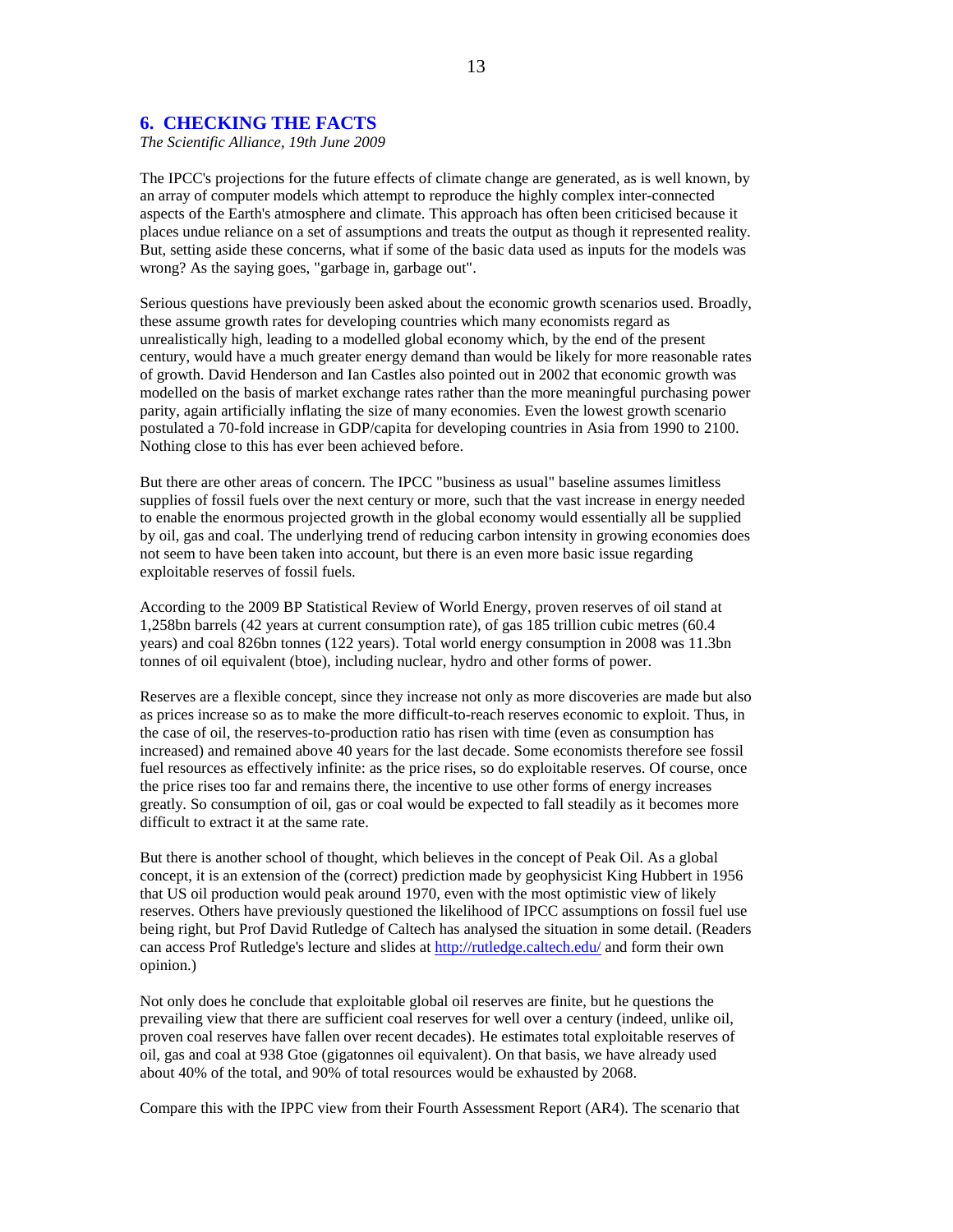gives the lowest economic growth and energy usage figures still projects cumulative fossil fuel use by 2100 of more than the total reserves estimated by Prof Rutledge. Other scenarios project at least twice this figure, with usage still accelerating at the beginning of next century. But using the figure of 938 Gtoe, the projected peak for atmospheric carbon dioxide concentration is 450ppm, and calculated average temperatures would rise by 2C, assuming the IPCC figure of 3 rise for a doubling of  $CO<sub>2</sub>$  level.

*If* this view is right, all the effort currently aimed at drastically reducing carbon dioxide emissions is unnecessary, as peak atmospheric concentrations of the gas and the likely average temperature rise fall below what is considered to constitute "dangerous" climate change. If the conclusions are only part correct, and total reserves are underestimated, this work still calls into question the more extreme of the IPCC scenarios, under which fossil fuel use would still be growing strongly by the turn of the century.

Either way you look at it, this suggests that much of the output of the IPCC's models bears little relationship to the real world. With so much at stake, the least we can expect is for scientists and policymakers to make sure that they are using the right data. Garbage in, garbage out.

#### **Ocean "acidification"**

In what is increasingly looking like a fallback position for the carbon-control lobby, the issue of ocean acidification is getting a higher profile. The argument goes that, whatever happens to the air temperature, a higher level of carbon dioxide in the atmosphere will lead to greater concentrations in the oceans (which is unarguably true). However,  $CO<sub>2</sub>$  affects pH by forming a weak acid (carbonic acid) when it dissolves. Everything being equal, more carbon dioxide will move the pH in the acid direction and this, argue some, will ultimately be dangerous for sea life, since many creatures will find it increasingly difficult to use the calcium in seawater to produce their shells.

In practice, the situation is more complex than that. First, the oceans are actually slightly alkaline, with an average pH of 8.2 (although alkalinity varies by about 0.3 unit from area to area). To become acid, the pH must fall below 7 (neutrality). So far, in moving from the generally-accepted pre-industrial figure for atmospheric carbon dioxide concentration of 280ppm to the present roughly 380ppm, ocean pH has dropped on average by about 0.1 unit.

It has been projected that, by 2050 a doubling of carbon dioxide in the air to 560ppm would reduce ocean pH by over 0.2 unit, bringing it just below 8, and that this could go as low as 7.8 by 2100. The problem is that we are looking at the output of models once again, and no-one really knows how long it would take excess  $CO<sub>2</sub>$  to be taken up by the deeper ocean, or whether the buffering capacity of the complex mix of ions in seawater - and the seabed and shorelines they are in contact with - has been properly taken into account.

But, even more importantly, if fossil fuel reserves really are as constrained as Prof Rutledge suggests, atmospheric carbon dioxide levels would peak at 460ppm. The scope for ocean "acidification" could therefore be much less than assumed. The same garbage in, different garbage out.

\*\*\*\*\*\*\*\*\*\*\*\*\*\*\*\*\*\*\*\*\*\*\*\*\*\*\*\*\*\*\*\*\*\*\*\*\*\*\*\*\*\*\*\*

## **7. MEDIA CREDIBILITY, NOT ICE CAPS, IN MELTDOWN**

*By Peter C Glover, American Thinker, February 23, 2009*  http://www.americanthinker.com/printpage/?url=http://www.americanthinker.com/2009/02/media\_credibili ty\_not\_ice\_caps\_1.html

Eco-warriors and media hype aside, the fact is, as we head into 2009, that the world's ice mass has been expanding *not* contracting. Which will surprise evening news junkies fed a diet of polar bears floating about on ice floes and snow shelves falling into the oceans. But if a whole series of reports on ice growth in the Arctic, the Antarctic and among glaciers are right, then it is truth in the mainstream media (MSM) that's in meltdown not the polar ice caps.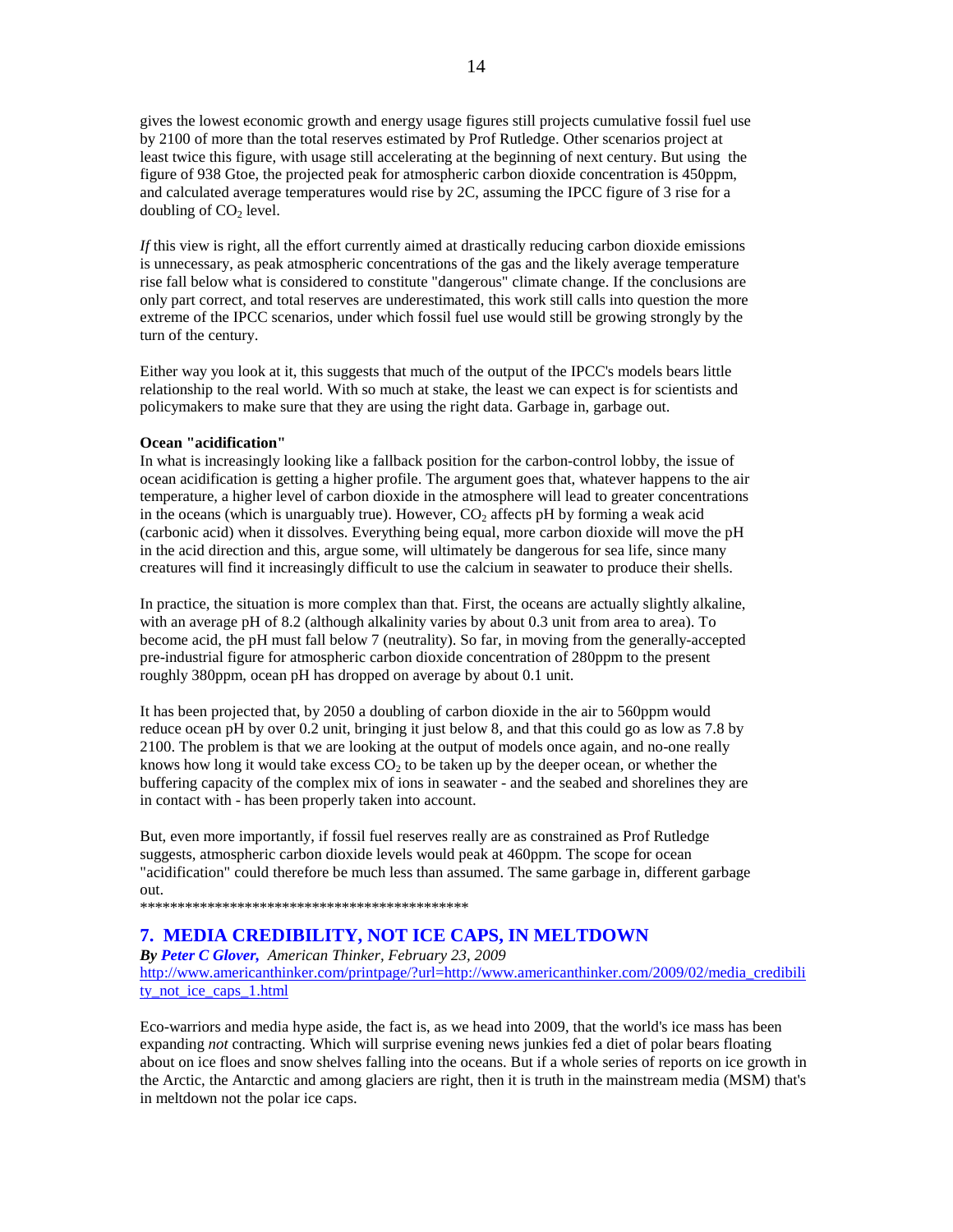The problem for the MSM is that it long ago nailed its colors to the climate alarmist mast. No ice cap meltdown, no rising waters. No disappearing islands, no reason for alarm. No alarm, no story. Worst of all having called *yet another* global apocalypse wrong: No credibility. So the MSM has a significant stake in running highly selective warm-mongering headlines. Not to mention disparaging those scientists who have the temerity to disagree as 'holocaust deniers' and 'pseudo-scientists'.

There's nothing more the climate alarmist media loves than a 'melting Arctic' ice cap story. So why not stories from the far larger expanse of ice that is the 'melting' Antarctic? Well it might have something to do with the fact that the Antarctic ice *grew to record levels in 2007 -* and continues to grow.

### **The Antarctic**

Climate scientist Dr Ben Herman, past director of the Institute of Atmospheric Physics and former head of Atmospheric Sciences at the University of Arizona, notes that for the media, "What happens in the Arctic may be an indicator of what will happen in the rest of the world. How about what happens in the Antarctic then? Since its ice area has been increasing, is this also an indicator of what might be happening in the rest of the world?" The FACT is that the majority of Antarctica has cooled over the past 50 years and ice coverage has grown to record levels. Take the well-publicized collapse of a 160 square mile block of the Wilkins Ice Shelf in Antarctica in March 2008. For the alarmist media this was conclusive proof of the dramatic global warming effects. *The Los Angeles Times* ran, 'Antarctica Collapse' referring to the "rapid melt of the Wilkins Shelf". The *Sydney Morning Herald* ran 'Ice Shelf Hangs By a Thread' and the *Salon* online news site had the absurd headline *'Bye-bye Antarctica?'* But Joseph D'Aleo, first Director of Meteorology at *The Weather Channel* and Chief Meteorologist at Weather Services International, was more prosaic. On his IceCap website, D'Aleo wrote that the collapse was the equivalent, given the enormity of Antarctica, of "an icicle falling from a snow and ice covered roof." He added, "The latest satellite images and reports suggest the ice has already refrozen around the broken pieces. In fact the ice is returning so fast, it is running an amazing 60 percent ahead of last year when it set a new record." Noting the ludicrous media hype, D`Aleo laments, "Yet the world is left with the false impression Antarctica's ice sheet is also starting to disappear."

Dr Herman adds an apposite footnote: "It is interesting that all of the AGW (anthropogenic global warming) stories concerning Antarctica are always about what's happening around the western peninsula, which seems to be the only place on Antarctica that has shown any warming." Herman asks, "How about the rest of the continent, which is probably about 95 percent of the land mass, not to mention the record sea ice coverage recently."

Former Colorado State Climatologist and current senior scientist at the University of Colorado in Boulder, Dr Roger Pielke Sr is severely critical of the "typical bias that many journalists have." Pielke notes, "The media has ignored the increase in Antarctica sea ice cover in recent years, with at present, a coverage that is one million square kilometres above average."

In December 2006, Dr Duncan Wingham, Professor of Climate Physics at University College London and Director for Polar Observation and Modelling, presented evidence that showed "Antarctic thinning was no more common than thickening". Wingham and his colleagues found that 72 percent of the Antarctica ice sheet was growing at the rate of 5 millimetres per year. Most significantly, Dr Wingham commits media heresy when he states: "That makes Antarctica a sink, not a source, of ocean water. According to their best estimates, Antarctica will 'lower global sea levels by 0.08 mm' per year." Sacrilege.

Statistician Dr Bjorn Lomborg, author of *The Skeptical Environmentalist* and professor at the Copenhagen Business School, observes the media covers only the "2 percent of Antarctica [that] is dramatically warming and ignores the 98 percent that has largely cooled over the past 35 years." Lomborg also rounds on Al Gore who "points to shrinking sea ice in the Northern Hemisphere, but doesn't mention that sea ice in the Southern Hemisphere is increasing."

And for those for whom the UN IPCC is the last word on all things climate, Dr Madhav L. Khandekar, retired Environment Canada scientist and an expert IPCC reviewer, says, "In the Southern Hemisphere, the